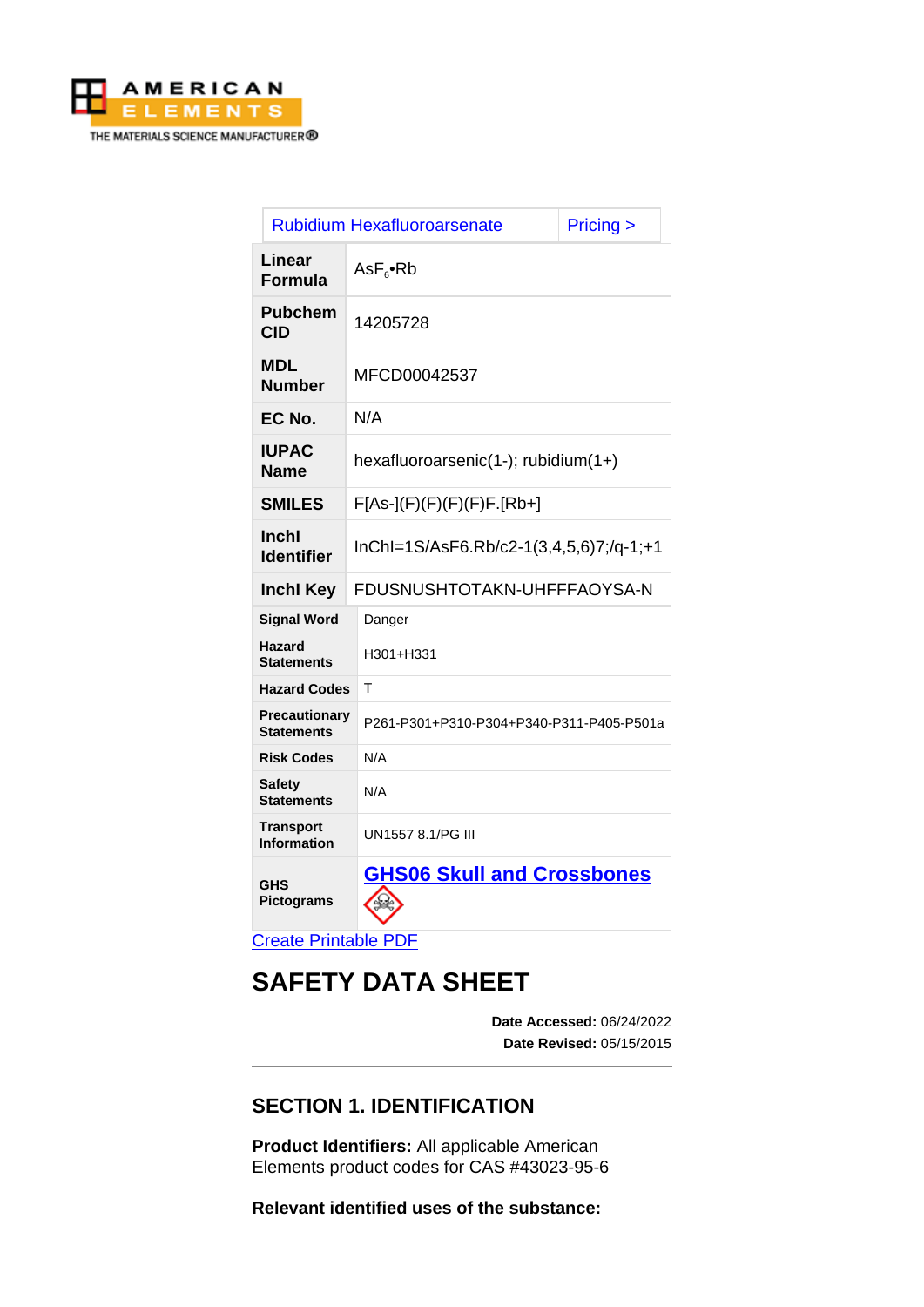Scientific research and development

Supplier details: American Elements 10884 Weyburn Ave. Los Angeles, CA 90024 Tel: +1 310-208-0551 Fax: +1 310-208-0351

Emergency telephone number: Domestic, North America +1 800-424-9300 International +1 703-527-3887

### **SECTION 2. HAZARDS IDENTIFICATION**

Classification This chemical is considered hazardous by the 2012 OSHA Hazard Communication Standard (29 CFR 1910.1200)

Acute oral toxicity: Category 3 Acute Inhalation Toxicity - Dusts and Mists: Category 3

Label Elements Signal Word: Danger

Hazard Statements: Toxic if swallowed Toxic if inhaled



Precautionary Statements Prevention: Wash face, hands and any exposed skin thoroughly after handling Do not eat, drink or smoke when using this product Avoid breathing dust/fume/gas/mist/vapors/spray Use only outdoors or in a well-ventilated area

Inhalation:

IF INHALED: Remove victim to fresh air and keep at rest in a position comfortable for breathing Call a POISON CENTER or doctor/physician

Ingestion: IF SWALLOWED: Immediately call a POISON CENTER or doctor/physician Rinse mouth

Storage: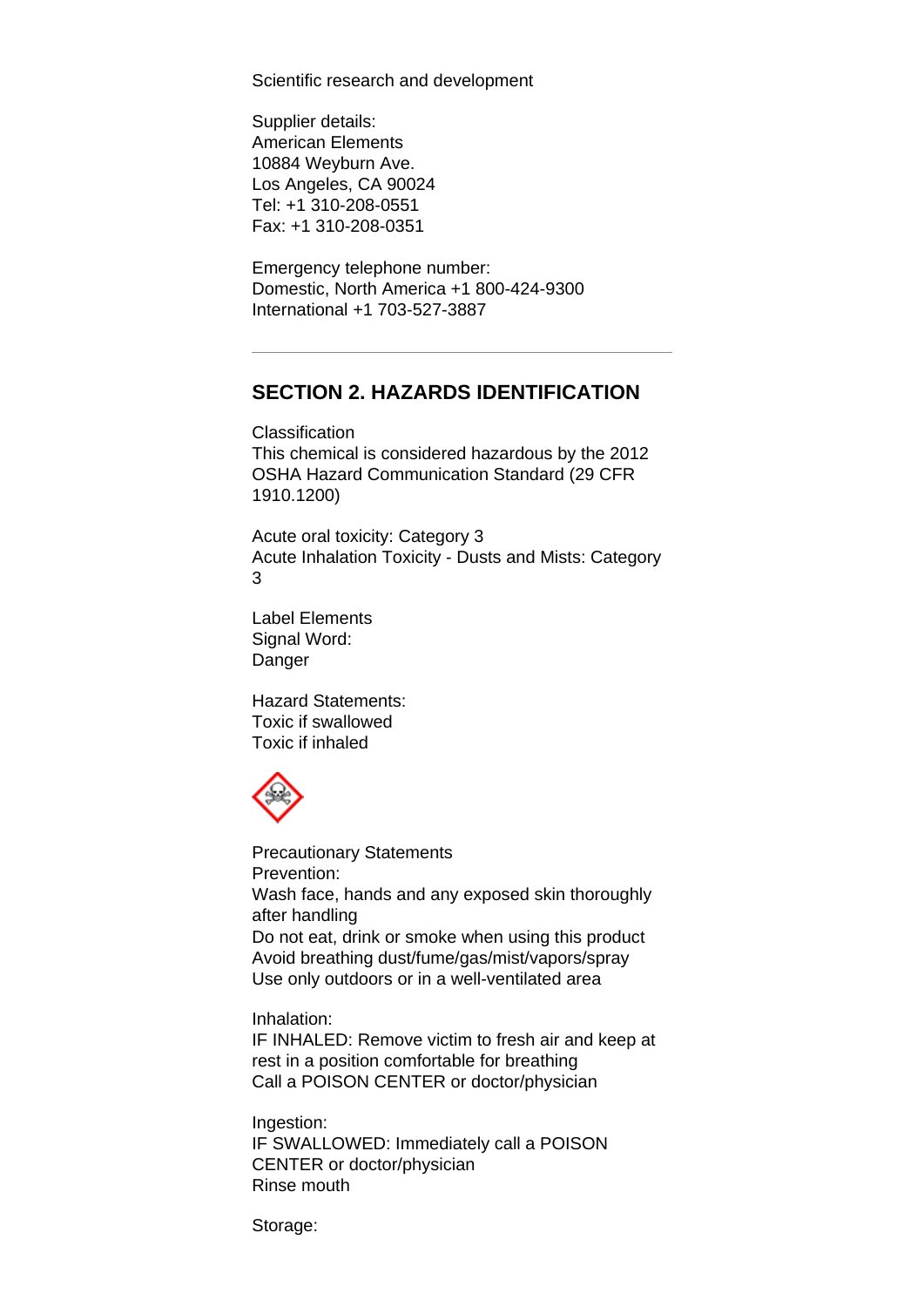Store locked up Store in a well-ventilated place. Keep container tightly closed

Disposal: Dispose of contents/container to an approved waste disposal plant

Hazards not otherwise classified (HNOC): Very toxic to aquatic life with long lasting effects

### **SECTION 3. COMPOSITION/INFORMATION ON INGREDIENTS**

Component: Rubidium hexafluoroarsenate(V)

CAS-No: 43023-95-6

Weight:  $< 100%$ 

### **SECTION 4. FIRST AID MEASURES**

General Advice:

Show this safety data sheet to the doctor in attendance. Immediate medical attention is required.

Eye Contact:

In the case of contact with eyes, rinse immediately with plenty of water and seek medical advice. Rinse immediately with plenty of water, also under the eyelids, for at least 15 minutes.

Skin Contact:

Wash off immediately with plenty of water for at least 15 minutes. Immediate medical attention is required.

Inhalation:

Move to fresh air. If not breathing, give artificial respiration. Do not use mouth-to-mouth method if victim ingested or inhaled the substance; give artificial respiration with the aid of a pocket mask equipped with a one-way valve or other proper respiratory medical device.

Immediate medical attention is required.

Ingestion:

Do not induce vomiting. Call a physician or Poison Control Center immediately.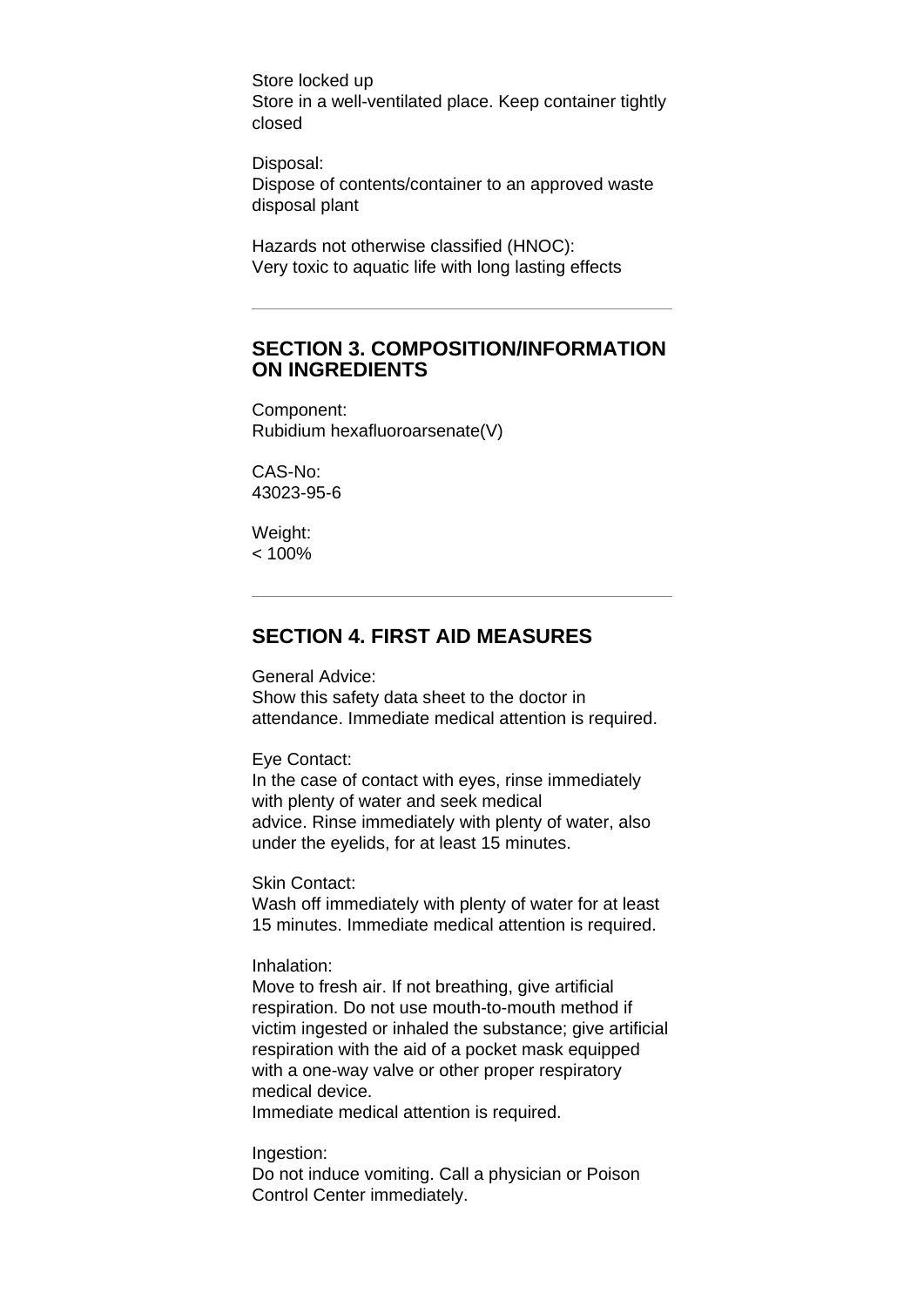Most important symptoms and effects: None reasonably foreseeable.

Notes to Physician: Treat symptomatically

### **SECTION 5. FIREFIGHTING MEASURES**

Unsuitable Extinguishing Media: No information available Flash Point: No information available Method - No information available Autoignition Temperature: No information available Explosion Limits Upper: No data available Lower: No data available Sensitivity to Mechanical Impact: No information available Sensitivity to Static Discharge: No information available

Specific Hazards Arising from the Chemical: Do not allow run-off from fire fighting to enter drains or water courses.

Hazardous Combustion Products: None known

Protective Equipment and Precautions for Firefighters: As in any fire, wear self-contained breathing apparatus pressure-demand, MSHA/NIOSH (approved or equivalent) and full protective gear. Thermal decomposition can lead to release of irritating gases and vapors.

NFPA Health 3 **Flammability** 

**Instability** 

-

Physical hazards

# **SECTION 6. ACCIDENTAL RELEASE MEASURES**

Personal Precautions:

Ensure adequate ventilation. Use personal protective equipment. Avoid dust formation. Keep people away from and upwind of spill/leak. Evacuate personnel to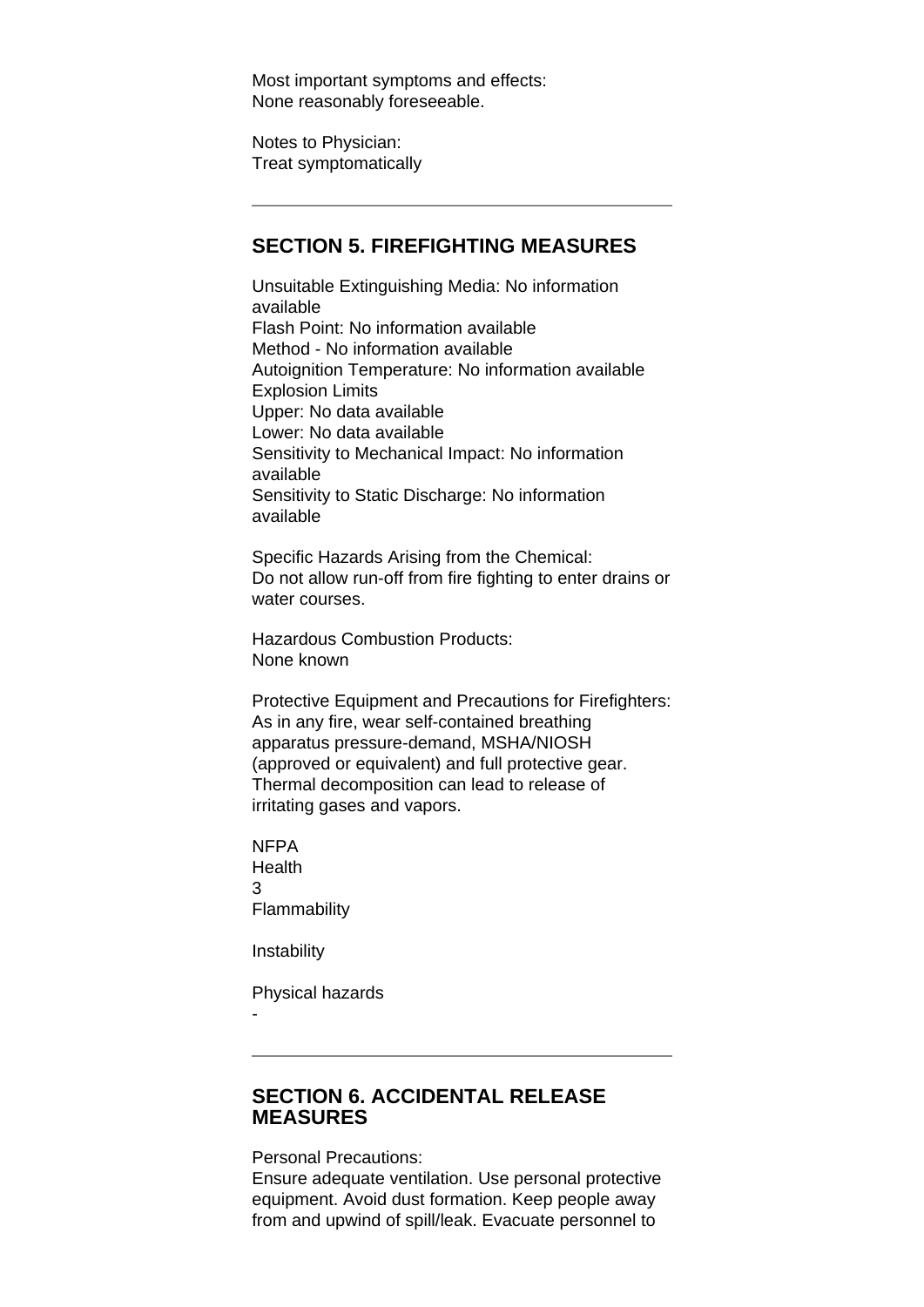safe areas.

Environmental Precautions:

Do not flush into surface water or sanitary sewer system. Do not allow material to contaminate ground water system. Prevent product from entering drains. Local authorities should be advised if significant spillages cannot be contained.

Methods for Containment and Clean Up: Sweep up or vacuum up spillage and collect in suitable container for disposal. Avoid dust formation.

### **SECTION 7. HANDLING AND STORAGE**

Handling:

Wear personal protective equipment. Do not get in eyes, on skin, or on clothing. Avoid dust formation. Use only under a chemical fume hood. Do not breathe vapors/dust. Do not ingest.

### Storage:

Keep containers tightly closed in a dry, cool and wellventilated place.

### **SECTION 8. EXPOSURE CONTROLS/PERSONAL PROTECTION**

#### Exposure Guidelines

This product does not contain any hazardous materials with occupational exposure limits established by the region specific regulatory bodies.

Engineering Measures: Ensure adequate ventilation, especially in confined areas.

Personal Protective Equipment Eye/face Protection: Wear appropriate protective eyeglasses or chemical safety goggles as described by OSHA's eye and face protection regulations in 29 CFR 1910.133 or European Standard EN166.

Skin and body protection: Long sleeved clothing.

Respiratory Protection: Follow the OSHA respirator regulations found in 29 CFR 1910.134 or European Standard EN 149. Use a NIOSH/MSHA or European Standard EN 149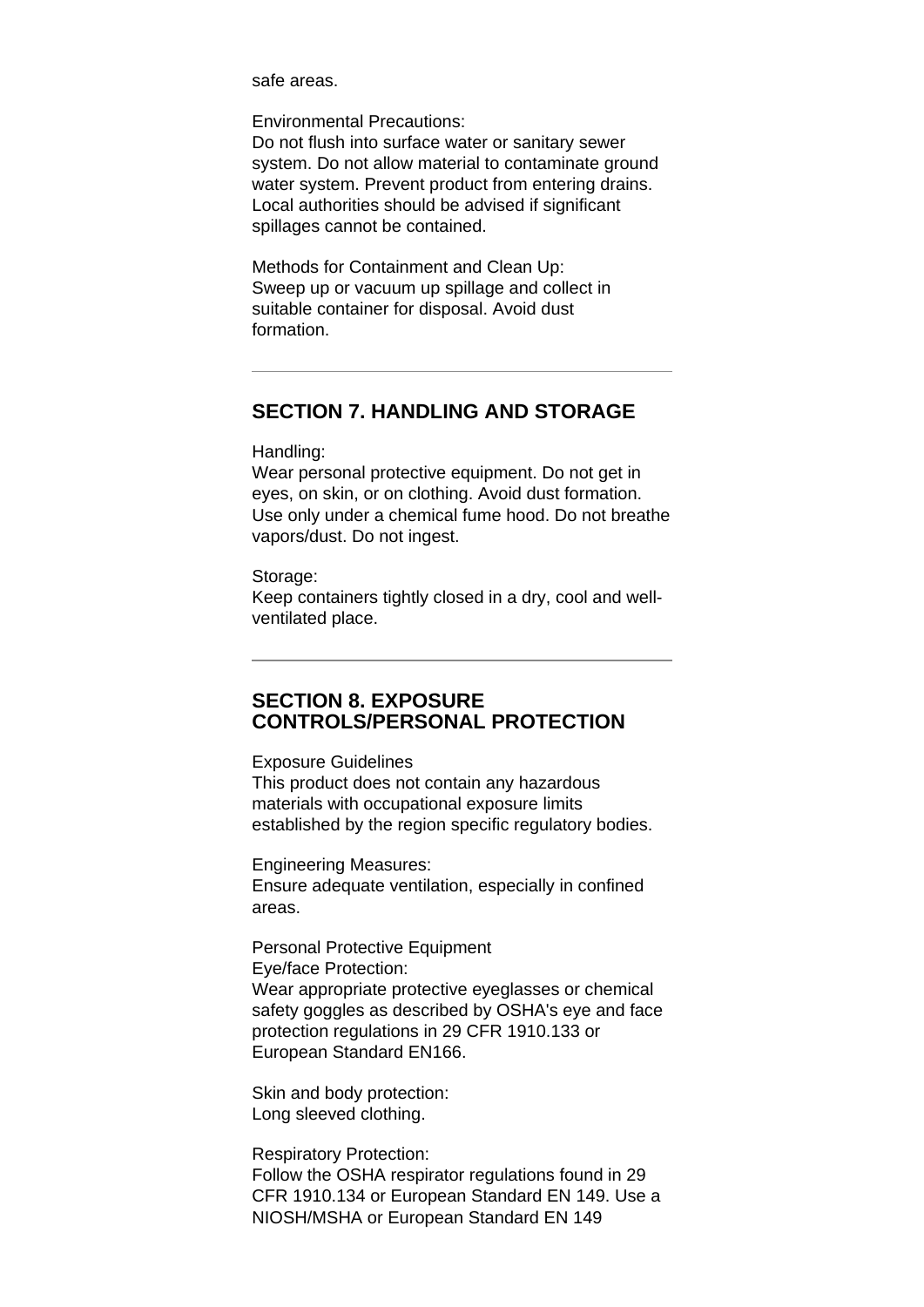approved respirator if exposure limits are exceeded or if irritation or other symptoms are experienced.

Hygiene Measures: Handle in accordance with good industrial hygiene and safety practice

### **SECTION 9. PHYSICAL AND CHEMICAL PROPERTIES**

Physical State: Solid Appearance: White Odor: No information available Odor Threshold: No information available pH: No information available Melting Point/Range: No data available Boiling Point/Range: No information available Flash Point: No information available Evaporation Rate: Not applicable Flammability (solid,gas): No information available Flammability or explosive limits Upper: No data available Lower: No data available Vapor Pressure: No information available Vapor Density: Not applicable Specific Gravity: No information available Solubility: No information available Partition coefficient; n-octanol/water: No data available Autoignition Temperature: No information available Decomposition Temperature: No information available Viscosity: Not applicable Molecular Formula: RbAsF6 Molecular Weight: 359.92

# **SECTION 10. STABILITY AND REACTIVITY**

Reactive Hazard: None known, based on information available

Stability: Stable under normal conditions. Conditions to Avoid Incompatible products.

Incompatible Materials: Strong oxidizing agents

Hazardous Decomposition Products: None under normal use conditions

Hazardous Polymerization: Hazardous polymerization does not occur.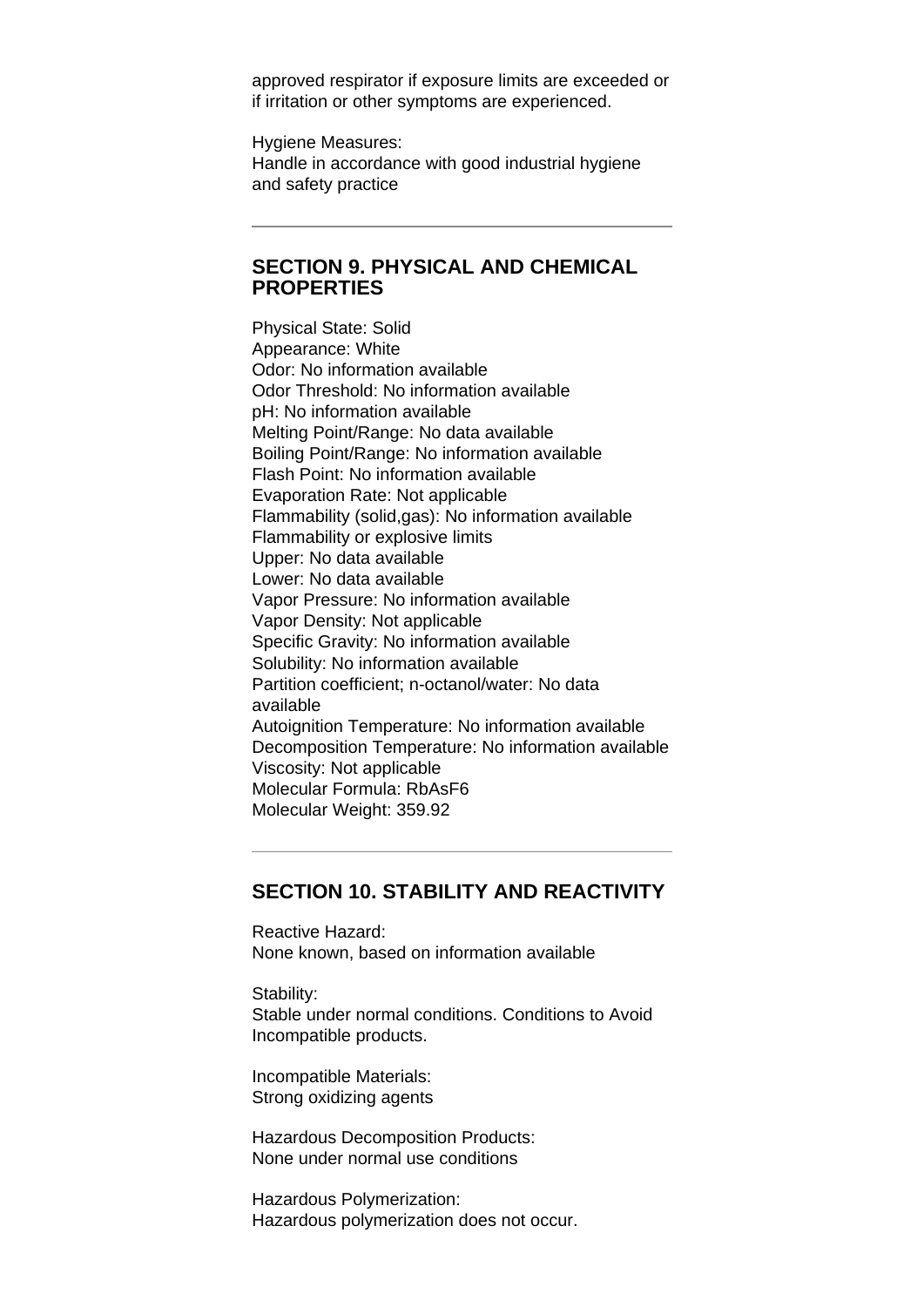# **SECTION 11. TOXICOLOGICAL INFORMATION**

Acute Toxicity Product Information: Component Information: Toxicologically Synergistic: No information available Products:

Delayed and immediate effects as well as chronic effects from short and long-term exposure

Irritation: No information available Sensitization: No information available

**Carcinogenicity** Component: Rubidium hexafluoroarsenate (V) CAS-No: 43023-95-6 IARC: Not listed NTP: Not listed ACGIH: Not listed OSHA: Not listed Mexico: Not listed

Mutagenic Effects: No information available Reproductive Effects: No information available. Developmental Effects: No information available. Teratogenicity: No information available.

STOT - single exposure None known STOT - repeated exposure None known

Aspiration hazard: No information available Symptoms / effects,both acute and delayed: No information available Endocrine Disruptor Information: No information available Other Adverse Effects: The toxicological properties have not been fully investigated.

### **SECTION 12. ECOLOGICAL INFORMATION**

### **Ecotoxicity**

Very toxic to aquatic organisms, may cause long-term adverse effects in the aquatic environment. The product contains following substances which are hazardous for the environment.

Persistence and Degradability: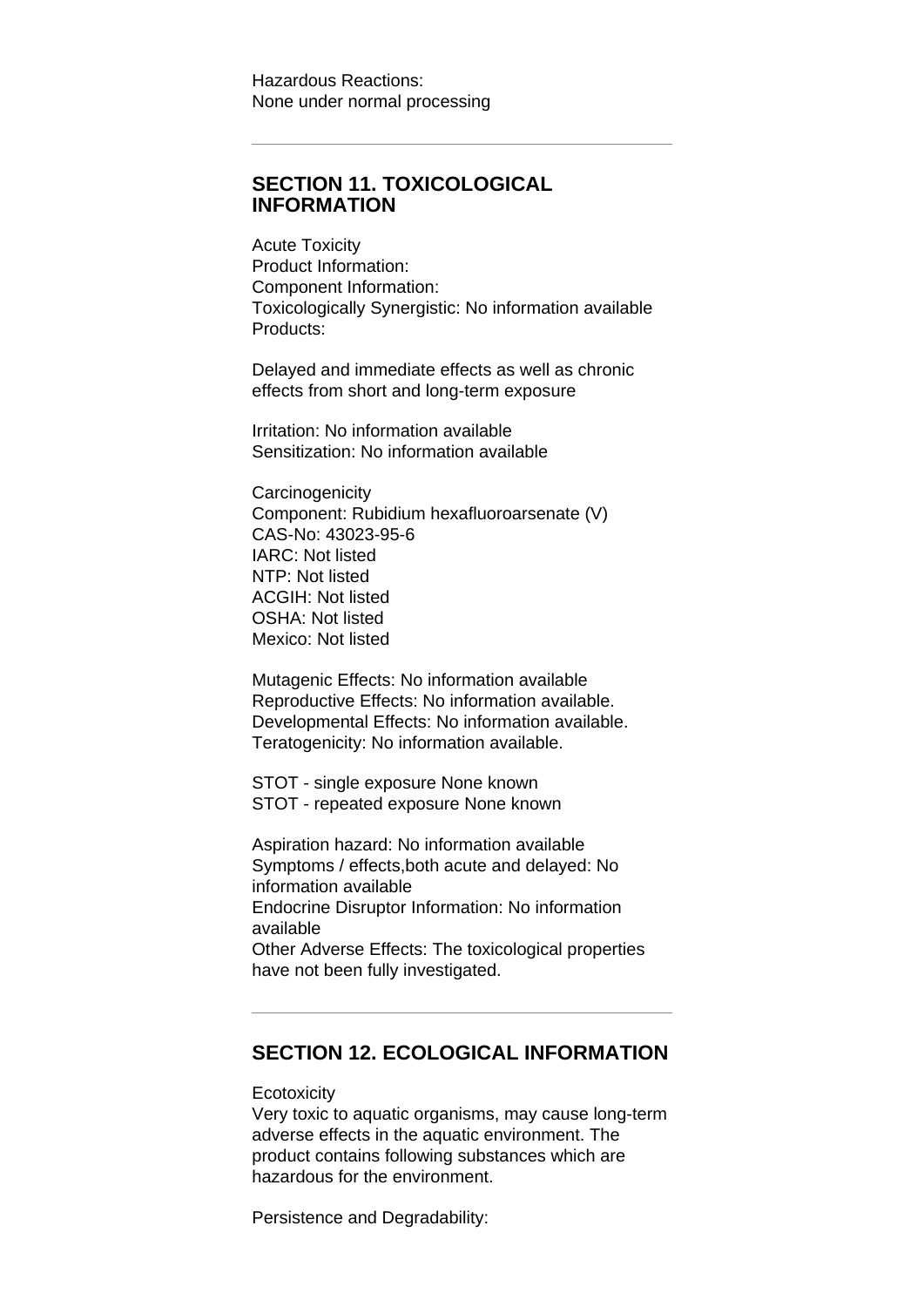Soluble in water Persistence is unlikely based on information available.

Bioaccumulation/ Accumulation: No information available.

Mobility: Will likely be mobile in the environment due to its water solubility

### **SECTION 13. DISPOSAL CONSIDERATIONS**

Waste Disposal Methods:

Chemical waste generators must determine whether a discarded chemical is classified as a hazardous waste. Chemical waste generators must also consult local, regional, and national hazardous waste regulations to ensure complete and accurate classification.

# **SECTION 14. TRANSPORT INFORMATION**

**DOT** 

UN-No UN1557 Proper Shipping Name ARSENIC COMPOUND, SOLID, N.O.S. Proper technical name (Rubidium hexafluoroarsenate (V)) Hazard Class 6.1 Packing Group III

TDG

UN-No UN1557 Proper Shipping Name ARSENIC COMPOUND, SOLID, N.O.S. Hazard Class 6.1 Packing Group III

IATA

UN-No UN1557 Proper Shipping Name ARSENIC COMPOUND, SOLID, N.O.S. Hazard Class 6.1 Packing Group III

IMDG/IMO UN-No UN1557 Proper Shipping Name ARSENIC COMPOUND, SOLID, N.O.S. Hazard Class 6.1 Packing Group III